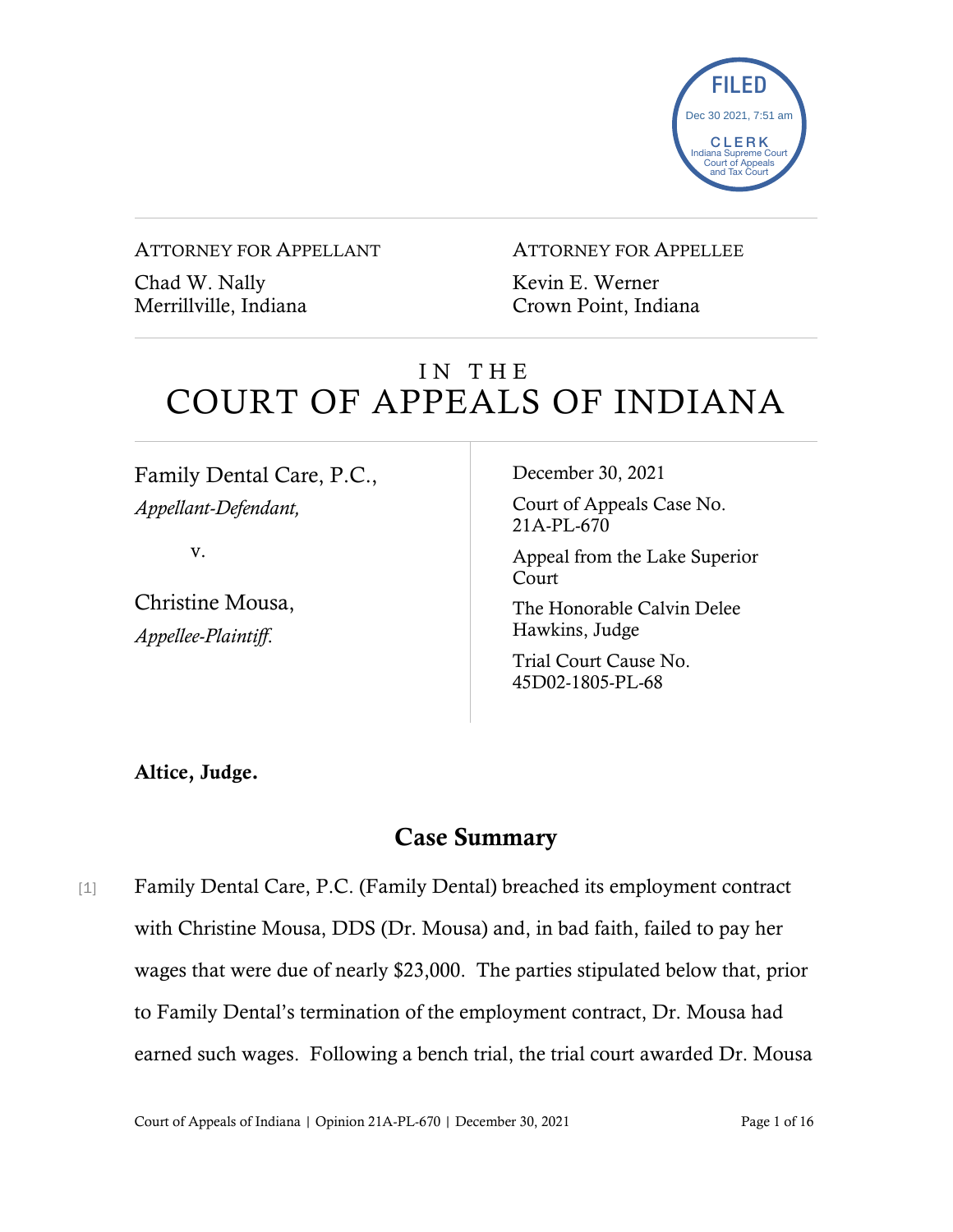damages in the amount of \$94,465.82, which included unpaid wages plus prejudgment interest, other damages related to the premature termination of the contract, and liquidated damages. The trial court, however, denied Dr. Mousa's request for attorney fees.

- [2] On appeal, Family Dental challenges only the award of \$45,995.24 in liquidated damages. Family Dental argues that Ind. Code § 22-2-5-2, which provides for statutory liquidated damages for an employer's bad faith failure to pay wages, was inapplicable because Dr. Mousa failed to submit her claim to the Indiana Department of Labor (the DOL) before filing suit. Dr. Mousa responds that exhaustion of administrative remedies here would have been futile because her claim for unpaid wages exceeded the \$6,000 threshold for processing by the DOL. Thus, Dr. Mousa contends that the trial court properly awarded statutory liquidated damages and, on cross appeal, argues that the trial court was required to also award attorney fees under I.C. § 22-2-5-2.
- [3] We affirm in part, reverse in part, and remand.

### Facts & Procedural History

[4] Family Dental, through its principal Chanbo Sim, DDS (Dr. Sim), hired Dr. Mousa as an employee in March 2018. The parties executed an employment agreement, which was drafted by Dr. Sim's wife and went into effect on March 5, 2018, Dr. Mousa's first day of work. Pursuant to the agreement, Dr. Mousa was to receive thirty percent of her net collections. The agreement also included a termination provision that required a thirty-day written notice.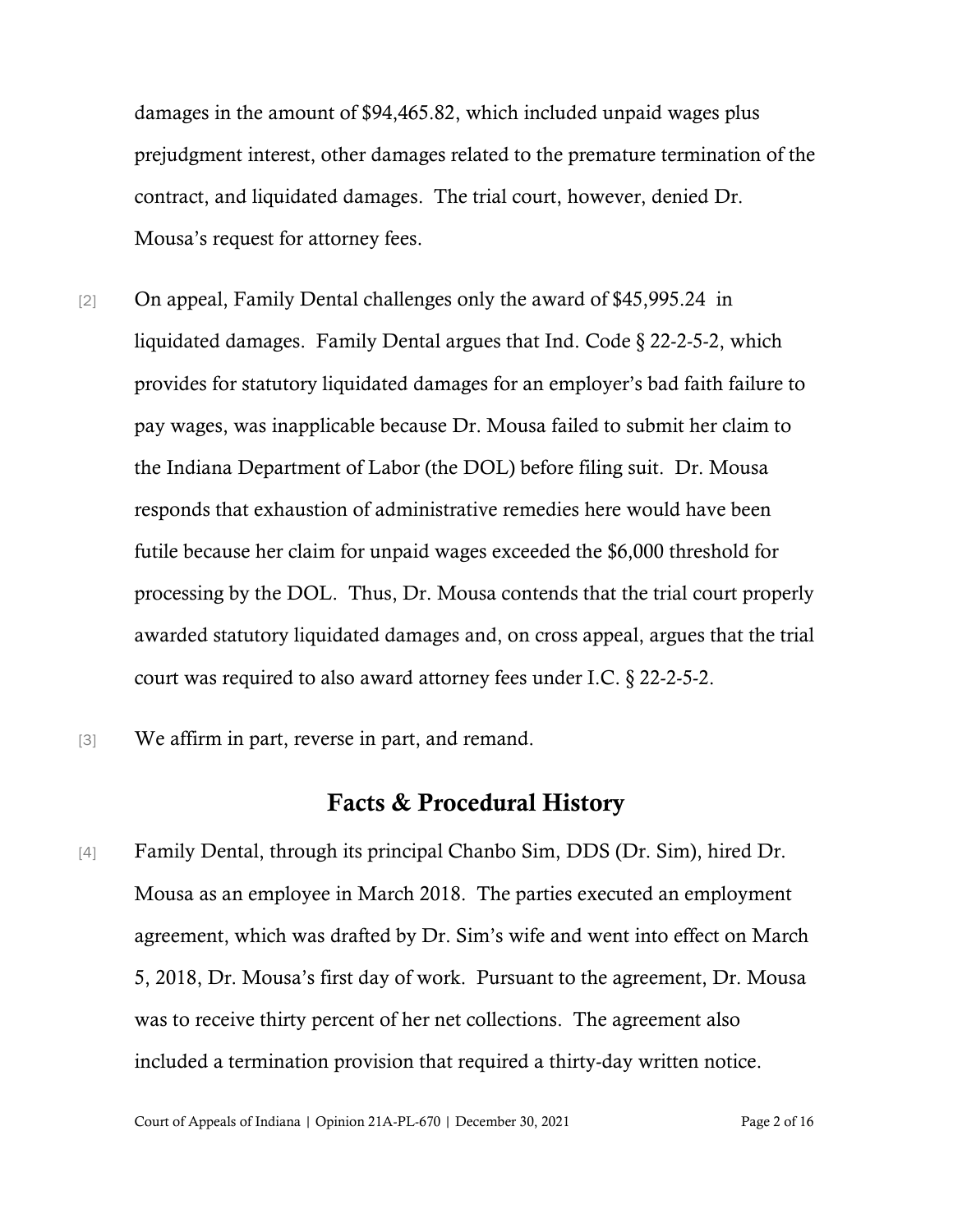- [5] Dr. Sim soon began to believe Dr. Mousa was being overcompensated, so he presented her, on March 28, 2018, with three options that would each reduce her future compensation. Dr. Mousa rejected any proposed change to the terms of her employment and requested a thirty-day written notice if Family Dental intended to terminate the current employment contract. When Dr. Mousa arrived at work on Monday, April 2, 2018, she discovered that her schedule had been cleared of patients. Dr. Sim handed her a check for \$825.97, from which no employment taxes were withheld, and refused to provide the thirty-day notice of termination. Despite subsequent collections for dental services performed by Dr. Mousa, Family Dental did not forward any additional sums to Dr. Mousa.
- [6] On May 16, 2018, Dr. Mousa filed a complaint against Family Dental and Dr. Sim for breach of contract, conversion, and violation of wage law. The parties later stipulated to the dismissal of Dr. Sim as a defendant and to the fact that, at a minimum, Family Dental owed Dr. Mousa \$22,997.62 in unpaid wages.<sup>[1](#page-2-0)</sup> Additionally, the trial court granted partial summary judgment in favor of Family Dental on the conversion claim and in favor of Dr. Mousa on Family Dental's later-filed counterclaim for an alleged breach of the employment agreement's noncompete clause.

<span id="page-2-0"></span> $1$  Dr. Sim and his office manager acknowledged that they knew by about July 2018 that Dr. Mousa was owed this amount, yet payment was withheld because Dr. Mousa had filed the instant suit.

Court of Appeals of Indiana | Opinion 21A-PL-670 | December 30, 2021 Page 3 of 16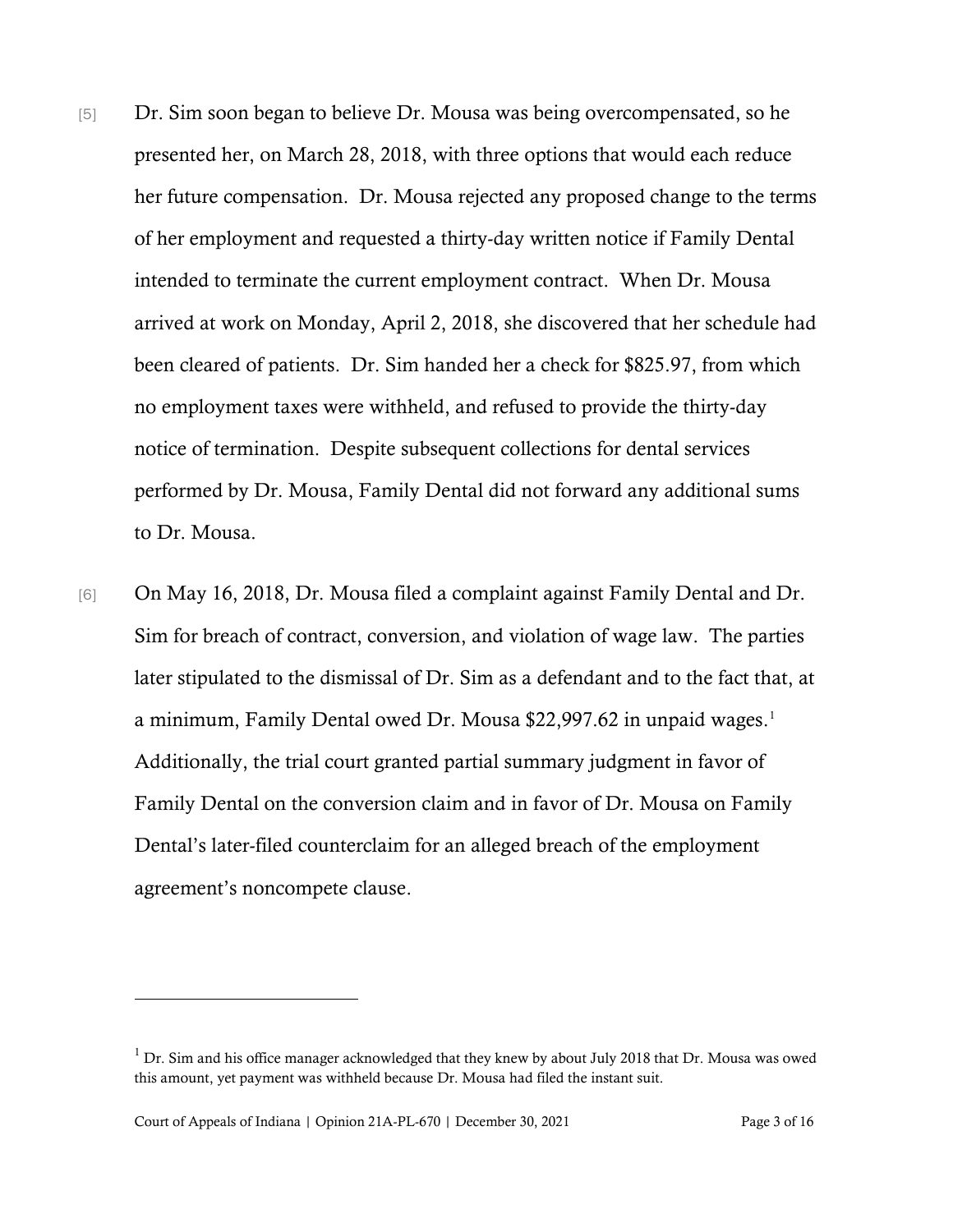- [7] A bench trial was held on March 3, 2021, solely on the issues of damages, as Family Dental acknowledged breaching the employment agreement. The parties stipulated to the majority of the facts and exhibits. Particularly relevant to this appeal, the parties stipulated that Dr. Mousa did not file a claim with the DOL prior to initiating this action. The stipulated exhibits also included information related to the DOL's online wage claim portal, which indicated that claims over \$6,000 could not be processed by the DOL and directed such a claimant to consult a private attorney.
- [8] On March 18, 2021, the trial court issued its order, concluding that Family Dental acted in bad faith by its failure to pay the wages due and awarding damages as follows:

4. That Plaintiff is due and owed \$22,977.62[[2](#page-3-0)] with prejudgment interest accruing at the rate of 8 percent from July 23, 2020, specifically \$5,365.34.

5. That due to Defendant's breach of the contract's termination clause, Plaintiff is entitled to \$20,127.62.

6. That due to Defendant's bad faith, Plaintiff is entitled to liquidated damages in the sum of \$45,995.24.

<span id="page-3-0"></span> $2$  There appears to be a scrivener's error here, as the parties stipulated that the amount of wages due was \$22,997.62, which is \$20 more than the amount awarded.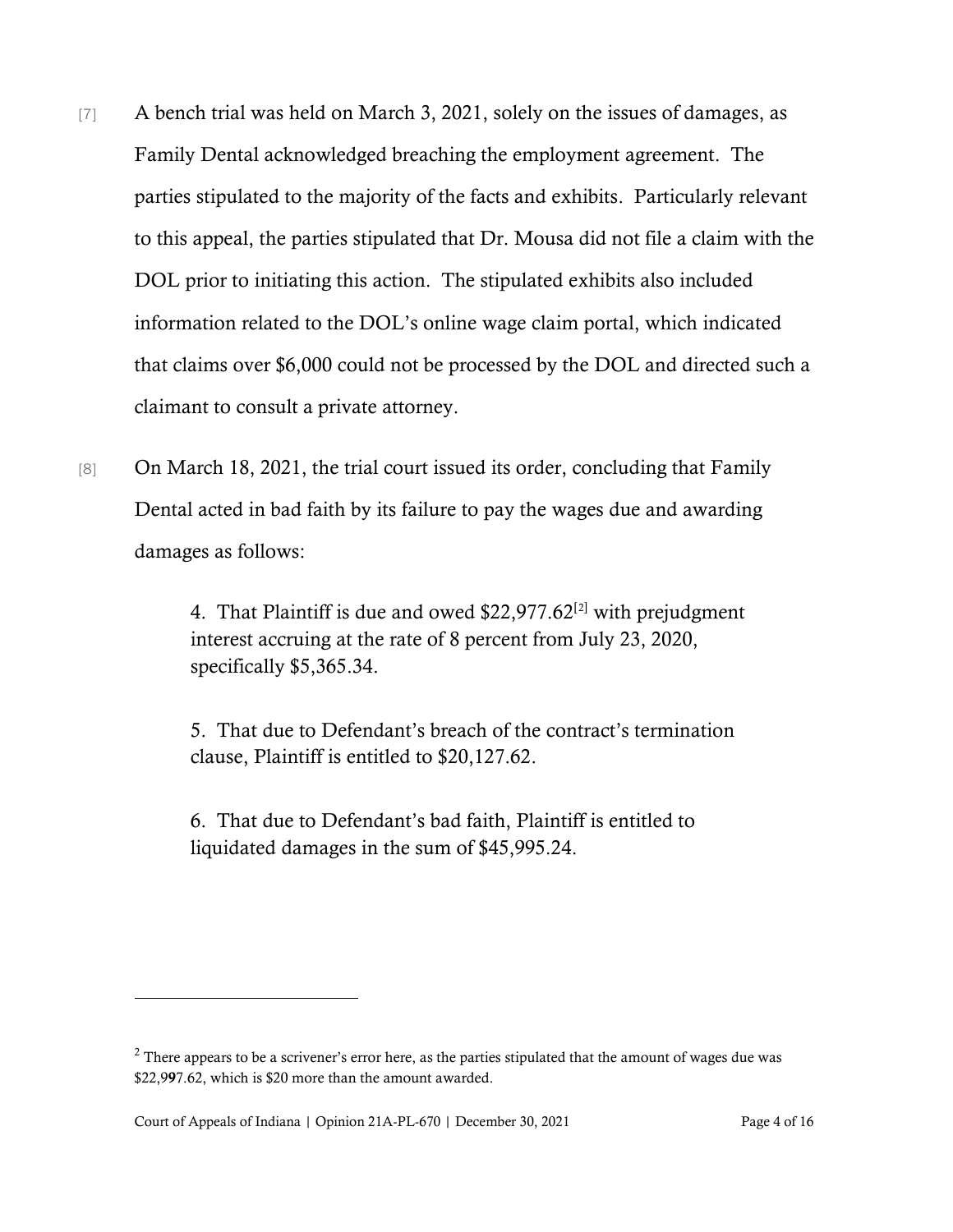7. That since the herein cause is a breach of contract case and since there was no provision in said contract for attorney fees, Plaintiff is not entitled to same.

*Appellant's Appendix Vol. 2* at 18-19.

[9] Family Dental now appeals the liquidated damages award, and Dr. Mousa appeals the denial of attorney fees. Additional information will be provided below as needed.

## Discussion & Decision

[10] Although the trial court's order does not reference any statute, it is apparent, and the parties agree, that the liquidated damages were awarded under I.C. § 22-2-5-2. This statute, commonly referred to as the Wage Payment Statute and part of the Wage Payment Act (WPA), provides:

> Every such person, firm, corporation, limited liability company, or association who shall fail to make payment of wages to any such employee as provided in section 1 of this chapter shall be liable to the employee for the amount of unpaid wages, and the amount may be recovered in any court having jurisdiction of a suit to recover the amount due to the employee. The court shall order as costs in the case a reasonable fee for the plaintiff's attorney and court costs. *In addition, if the court in any such suit determines that the person, firm, corporation, limited liability company, or association that failed to pay the employee as provided in section 1 of this chapter was not acting in good faith, the court shall order, as liquidated damages for the failure to pay wages, that the employee be paid an amount equal to two (2) times the amount of wages due the employee*.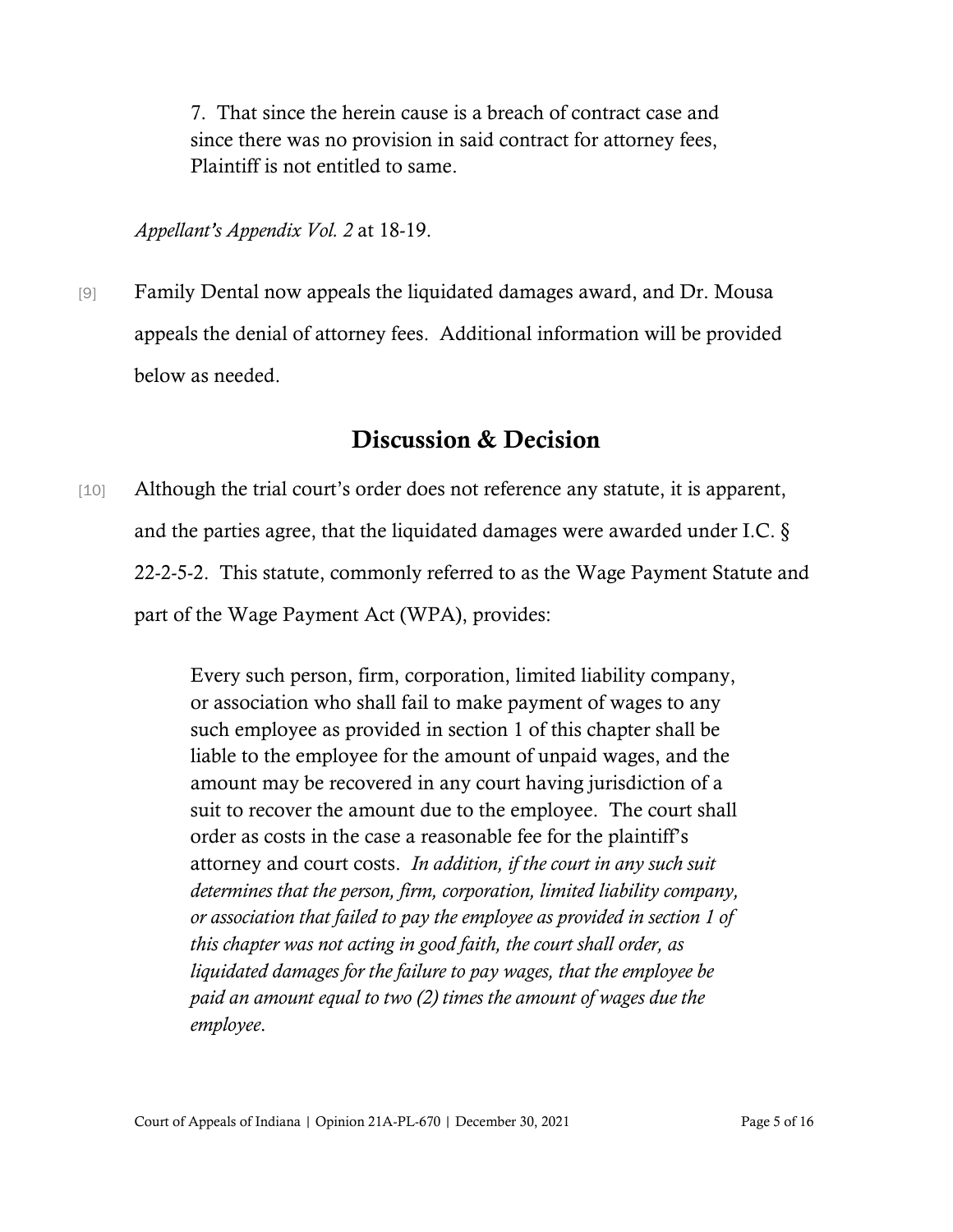*Id*. (emphasis supplied).

- [11] There are two ways to arrive at application of the Wage Payment Statute, and the appropriate method is determined by the claimant's status at the time of filing his or her claim. *See Hollis v. Def. Sec. Co*., 941 N.E.2d 536, 540 (Ind. Ct. App. 2011) (holding that an employee's status at the time the claim is filed is the relevant inquiry in determining which statutory procedural framework applies), *trans. denied*. The WPA, I.C. Chap. 22-2-5, applies to wage claims asserted by "current employees [or] those who have voluntarily left employment, either permanently or temporarily." *St. Vincent Hosp. & Health Care Ctr., Inc. v. Steele*, 766 N.E.2d 699, 705 (Ind. 2002). By contrast, the Wage Claims Act (WCA), I.C. Chap. 22-2-9, pertains to wage disputes involving "employees who have been separated from work by their employer and employees whose work has been suspended as a result of an industrial dispute." *Steele*, 766 N.E.2d at 705. The distinction is relevant because a claimant under the WPA may file directly with the trial court, while involuntarily separated employees proceeding under the WCA must first seek administrative relief by filing a wage claim with the DOL. *See id*.; *Reel v. Clarian Health Partners, Inc.*, 917 N.E.2d 714, 715 (Ind. Ct. App. 2009), *trans. denied*.
- [12] Because Dr. Mousa was terminated by Family Dental, her wage claim, filed after her involuntary separation, clearly fell under the WCA, and her suggestion to the contrary is without merit. *See Hollis*, 941 N.E.2d at 540. Further, Dr. Mousa stipulated below that she failed to file a claim with the DOL prior to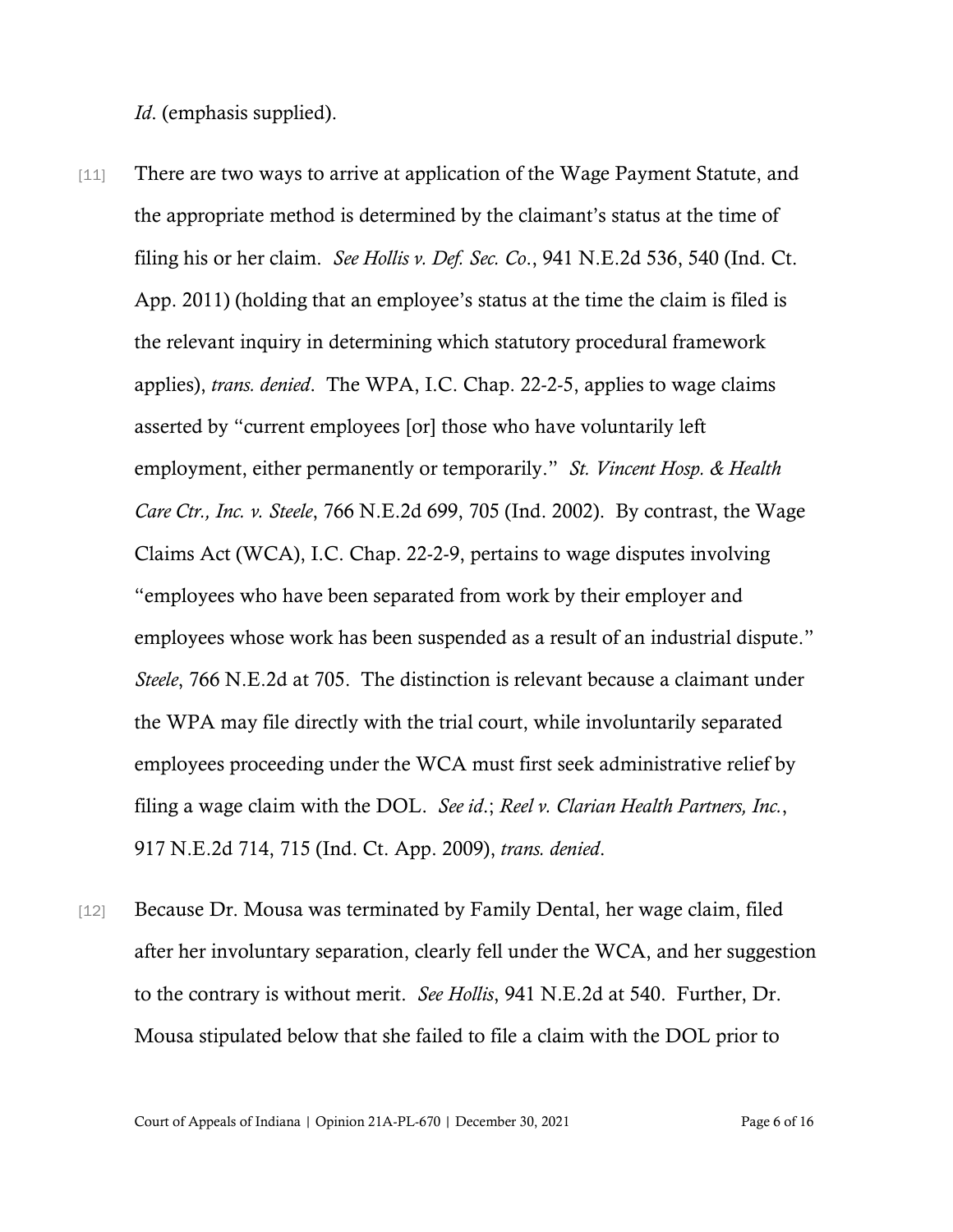filing her complaint with the trial court.<sup>[3](#page-6-0)</sup> Dr. Mousa argues, however, that her claim would have been automatically denied by the DOL because it exceeded \$6,000 and, thus, "exhausting her administrative remedies was not only futile, but administrative remedies were unavailable." *Appellant's Brief* at 5. Accordingly, Dr. Mousa claims that she was entitled to take her wage claim straight to court and seek attorney fees and liquidated damages under the Wage Payment Statute. We cannot agree.

[13] I.C. § 22-2-9-4 governs the DOL's responsibilities regarding wage claims filed under the WCA and provides:

> (a) It shall be the duty of the commissioner of labor to enforce and to insure compliance with the provisions of this chapter, to investigate any violations of any of the provisions of this chapter, and to institute or cause to be instituted actions for penalties and forfeitures provided under this chapter. The commissioner of labor may hold hearings to satisfy himself as to the justice of any claim, and he shall cooperate with any employee in the enforcement of any claim against his employer in any case whenever, in his opinion, the claim is just and valid.

> (b) The commissioner of labor may refer claims for wages under this chapter to the attorney general, and the attorney general may initiate civil actions on behalf of the claimant or may refer the claim to any attorney admitted to the practice of law in Indiana. The provisions of [the Wage Payment Statute] apply to civil

<span id="page-6-0"></span> $3$  On appeal, Dr. Mousa indicates, throughout her brief, that the DOL denied her claim. This, however, misstates the record, as the parties expressly stipulated that no claim was filed with the DOL.

Court of Appeals of Indiana | Opinion 21A-PL-670 | December 30, 2021 Page 7 of 16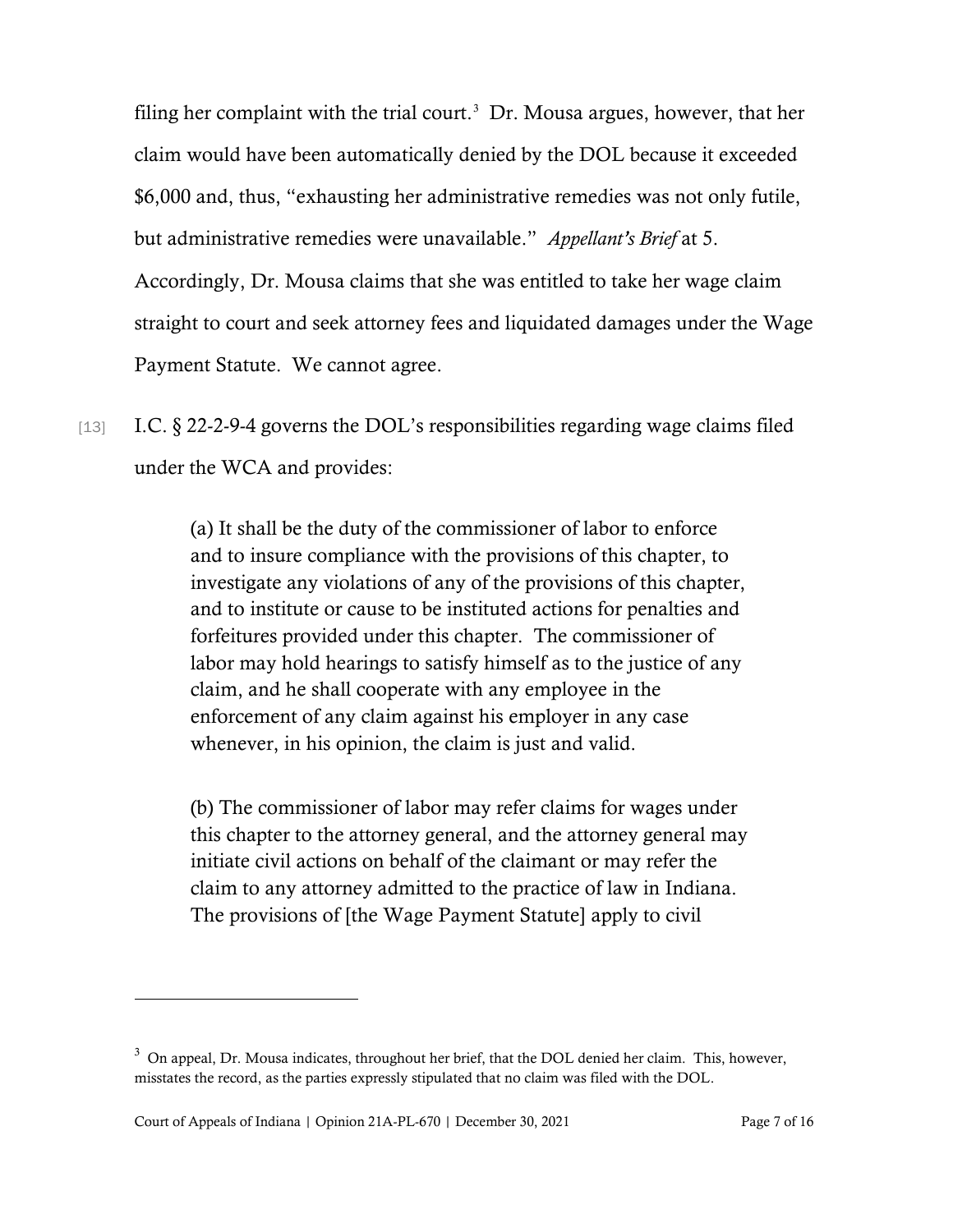actions initiated under this subsection by the attorney general or his designee.

Subsection (b) above is the path for WCA claimants, like Dr. Mousa, to obtain liquidated damages and attorney fees under the Wage Payment Statute. We have explained, "the plain language of [this subsection] states that only 'the attorney general or his designee' may seek those damages. To become the 'designee' of the attorney general, a claimant – or more specifically his or her attorney – must obtain a letter of referral." *Reel*, 917 N.E.2d at 719; *Lemon v. Wishard Health Servs.*, 902 N.E.2d 297, 300 (Ind. Ct. App. 2009), *trans. denied*. Here, Dr. Mousa did not pursue administrative remedies through the DOL, which could have resulted in referral of her claim to her private attorney. *See Lemon*, 902 N.E.2d at 300-01 (observing that a claimant under the WCA "*must* approach the DOL before [being] entitled to file a lawsuit in court" and "[t]he DOL is then entitled to investigate the claim and refer the claim to the Attorney General, who may either institute an action on the claimant's behalf or refer the claim to an attorney") (emphasis in original).

[14] The fact that Dr. Mousa's claim exceeded \$6,000 does not negate the need for a letter of referral for her counsel to seek redress for her under the Wage Payment Statute. I.C.  $\S 22$ -2-9-5<sup>[4](#page-7-0)</sup> of the WCA allows the DOL to prosecute wage claims

Court of Appeals of Indiana | Opinion 21A-PL-670 | December 30, 2021 Page 8 of 16

<span id="page-7-0"></span><sup>4</sup> This statue provides for the assignment of claims and joinder of actions as follows:

<sup>(</sup>a) The commissioner of labor is hereby authorized to take assignments of wage claims of less than six thousand dollars (\$6,000), rights of action for penalties, mechanics and other liens of workers, without being bound by any of the technical rules with reference to the validity of such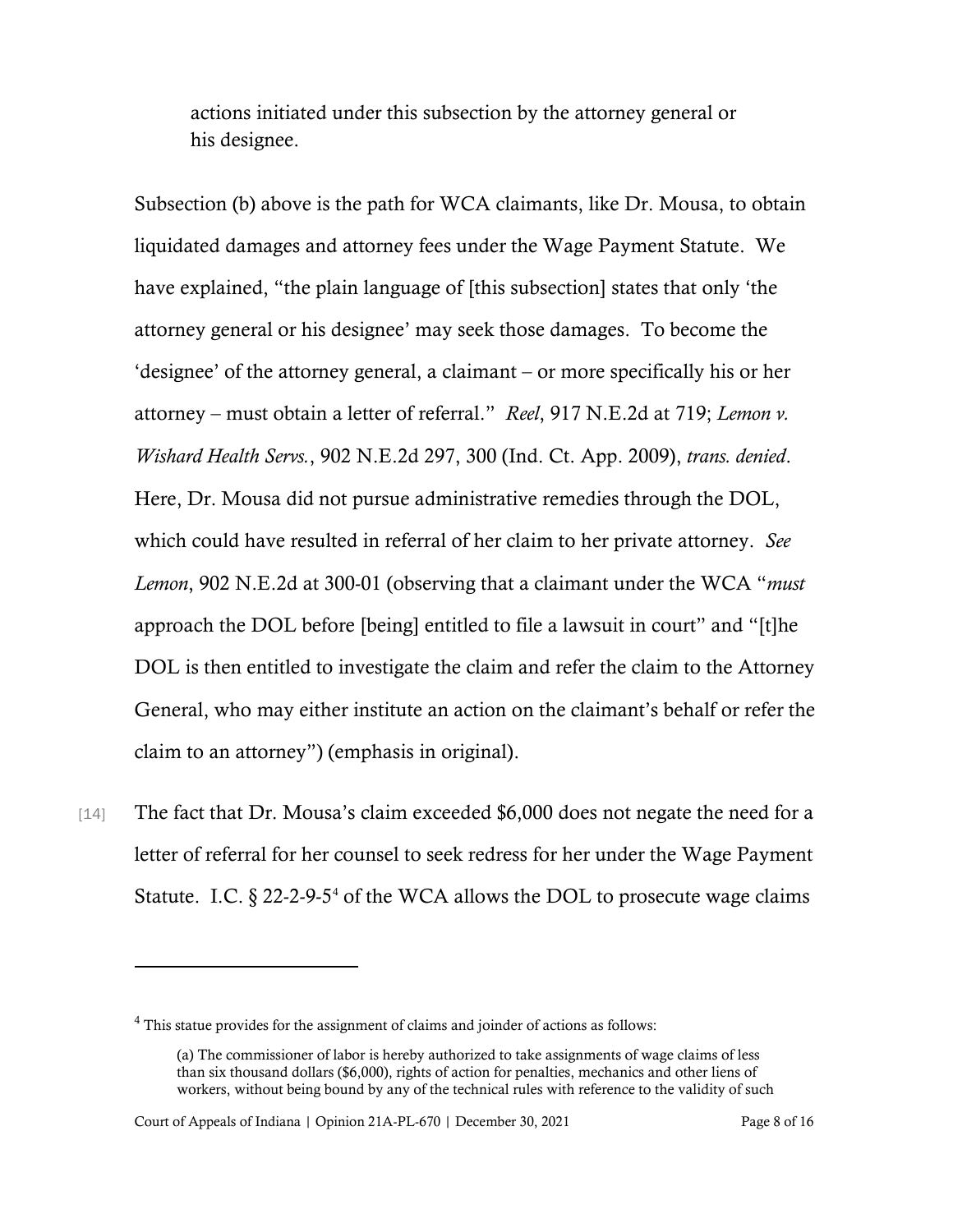less than \$6,000<sup>[5](#page-8-0)</sup> on its own by taking assignment of them from the claimants. *Reel*, 917 N.E.2d at 715. In this vein, the DOL does not permit a claimant to file a claim in excess of this amount on its online portal. Rather, the DOL expressly directs that such a claimant "may need to consult a private attorney." *Appellee's Appendix* at 10 (DOL's online wage claim form). A private attorney, presumably aware of the statutory requirements, can then seek a referral letter.

[15] Stated another way, the limited authority granted by I.C. § 22-2-9-5 to the commissioner of the DOL to take assignment of wage claims under \$6,000 without referring them to the Attorney General "has no bearing on the claimants' duty to first submit their claims to the DOL." *Reel*, 917 N.E.2d at 721. We agree with the position consistently taken by the Indiana federal district courts rejecting claims of futility and holding that a claimant under the WCA seeking redress for unpaid wages greater than \$6,000 must still pursue administrative exhaustion before filing in court. *See West v. Liberty Life Assurance Co. of Bos*., 2021 WL 1177072, at \*3 (N.D. Ind. Mar. 26, 2021); *Tesler v. Miller/Howard Invs., Inc.*, 2017 WL 2840839, at \*3 (S.D. Ind. 2017); *Grass v.* 

assignments, and shall have power and authority to prosecute actions for the collection of such claims of persons who, in the judgment of the commissioner:

<sup>(1)</sup> are entitled to the services of the commissioner; and

<sup>(2)</sup> have claims which are valid and enforceable in the court.

<sup>(</sup>b) The commissioner shall have power to join various claimants in one (1) preferred claim or lien, and, in case of suit, to join them in one (1) cause of action.

<span id="page-8-0"></span> $<sup>5</sup>$  Before 2007, this amount was \$800.</sup>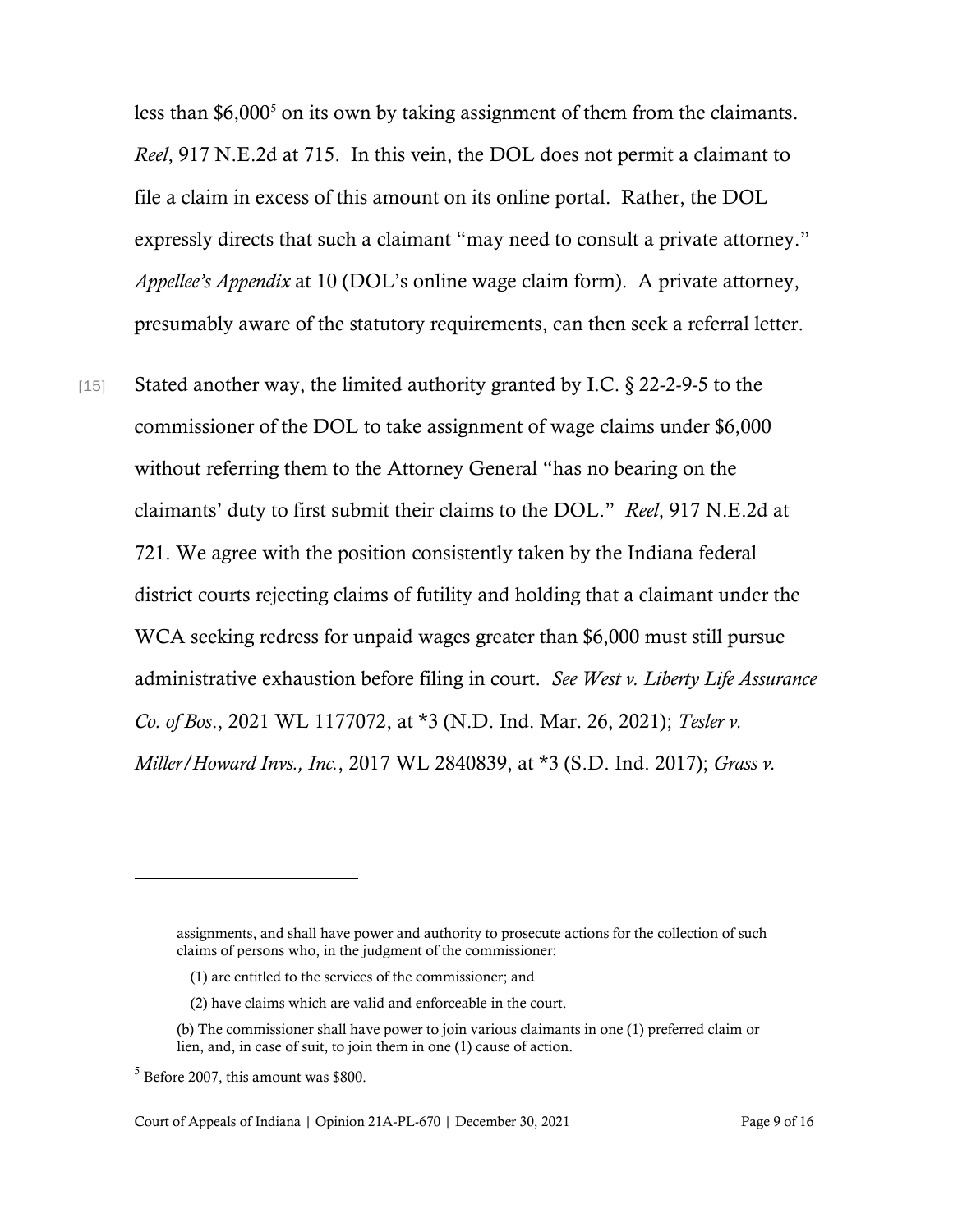*Damar Servs., Inc*., 2014 WL 2773027, at \*15 (S.D. Ind. 2014). As explained by the district court in *West*:

Indiana Code 22-2-9-5 does not dispense with the exhaustion requirement as Ms. West suggests, but rather specifies who is authorized to take assignment of a claim. The \$6,000 statutory limitation on the Commissioner does not render administrative exhaustion futile, because the Commissioner of Labor is not the only entity authorized to take assignment of a wage claim. In addition to the Commissioner taking assignment of such claims, Indiana Code 22-2-9-4(b) allows that "the commissioner of labor may refer claims for wages under this chapter to the attorney general, and the attorney general may initiate civil actions on behalf of the claimant or may refer the claim to any attorney admitted to the practice of law in Indiana."

2021 WL 1177072, at \*3.

[16] We share the dissent's concern regarding the imprecise language used by the DOL on its online wage claim form, which indicates that the DOL cannot accept or process claims in excess of \$6000. This is misleading to a lay person, and the DOL should clarify that while it is not permitted by law to take assignment of such claims for administrative resolution, it can still investigate and refer the claims to the attorney general for initiation of civil action by the attorney general or a private attorney designated by the attorney general. Regardless, however, the statutory language is clear – in the context of the WCA, only the attorney general or the designee of the attorney general may proceed under the Wage Payment Statute.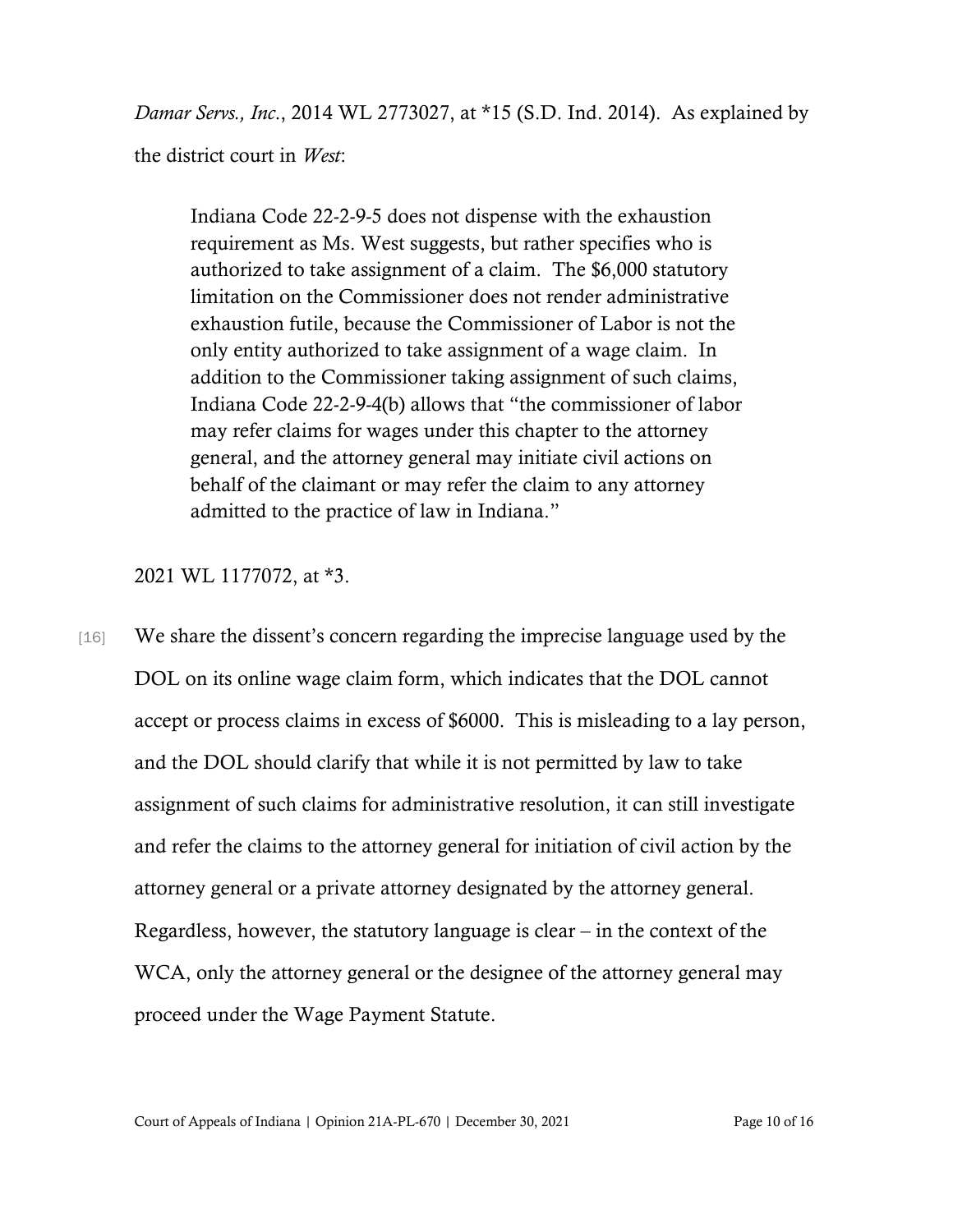- [17] In sum, we find Dr. Mousa's futility argument unavailing. Liquidated damages and attorney fees under the Wage Payment Statute were not available to her because she bypassed the DOL, resulting in her attorney never being designated by the Attorney General to seek such relief. Thus, we conclude that the trial court erred in awarding liquidated damages to Dr. Mousa but that it properly denied her request for attorney fees. On remand, the trial court is directed to reduce the damages award accordingly.
- [18] Judgment affirmed in part, reversed in part, and remanded.

Mathias, J., concurs.

Bailey, J., dissents with opinion.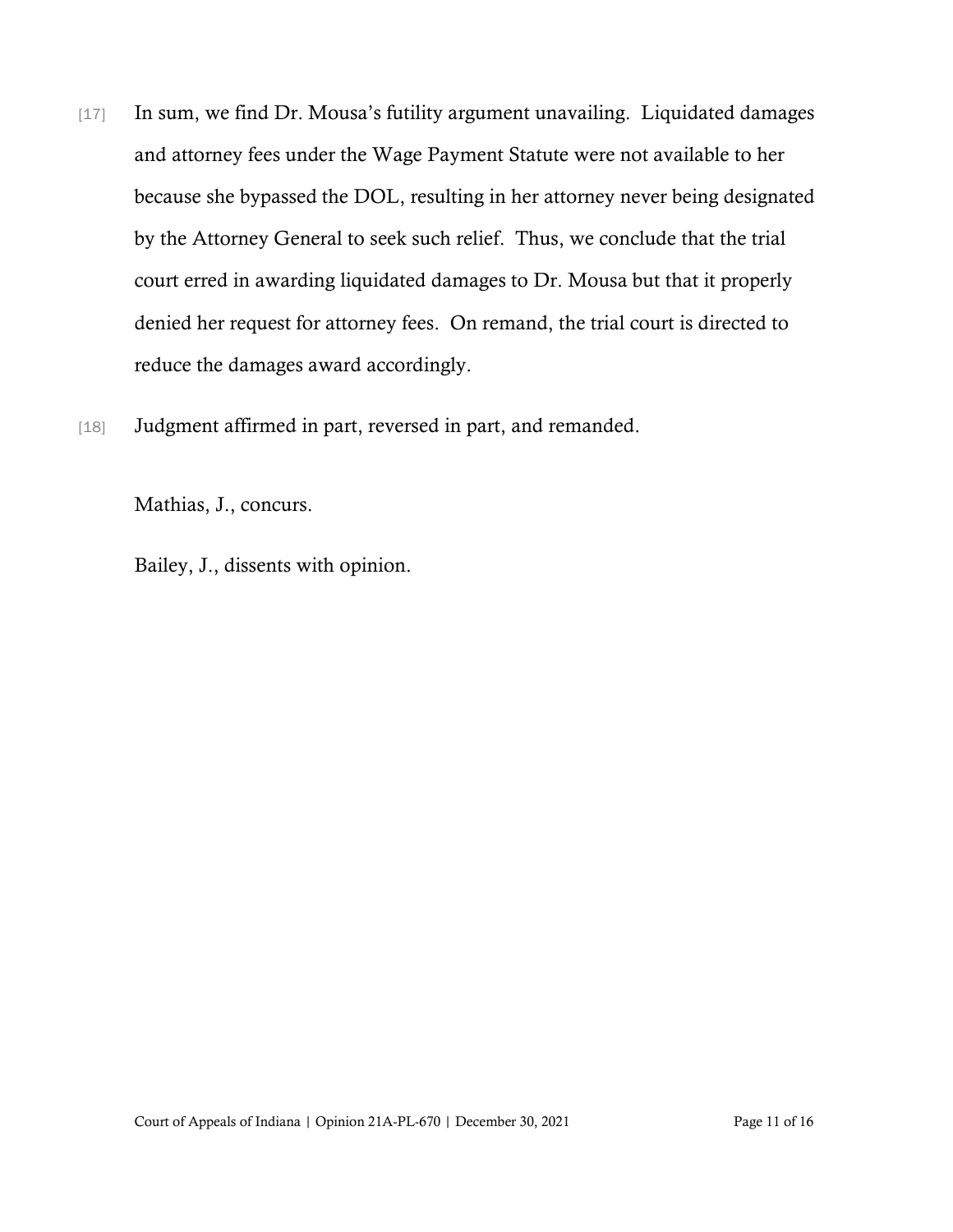# IN THE COURT OF APPEALS OF INDIANA

Family Dental Care, P.C., *Appellant-Defendant,*

v.

Christine Mousa, *Appellee-Plaintiff*.

Court of Appeals Case No. 21A-PL-670

### Bailey, Judge, dissenting.

[19] I agree with the majority opinion, as far as it goes. That is, it is clear that the Wage Claims Act ("WCA")<sup>[6](#page-11-0)</sup> applies to Mousa's wage claim because she was involuntarily separated from her employment. *See, e.g.*, *Walczak v. Labor Works-Ft. Wayne LLC*, 983 N.E.2d 1146, 1149 (Ind. 2013). It is also clear that the WCA requires that claimants exhaust their administrative remedies by filing their claims with the Indiana Department of Labor ("the DOL") before filing a lawsuit seeking payment of their claims. *Id*.; Ind. Code § 22-2-9-4; *see also* 610 Ind. Admin. Code 6-2-2 (regarding initiation of an investigation). However, as a matter of equity, I would affirm the trial court's order awarding Mousa liquidated damages because it would have been futile for her to seek an

<span id="page-11-0"></span><sup>6</sup> Ind. Code §§ 22-2-9-0.1 through 8.

Court of Appeals of Indiana | Opinion 21A-PL-670 | December 30, 2021 Page 12 of 16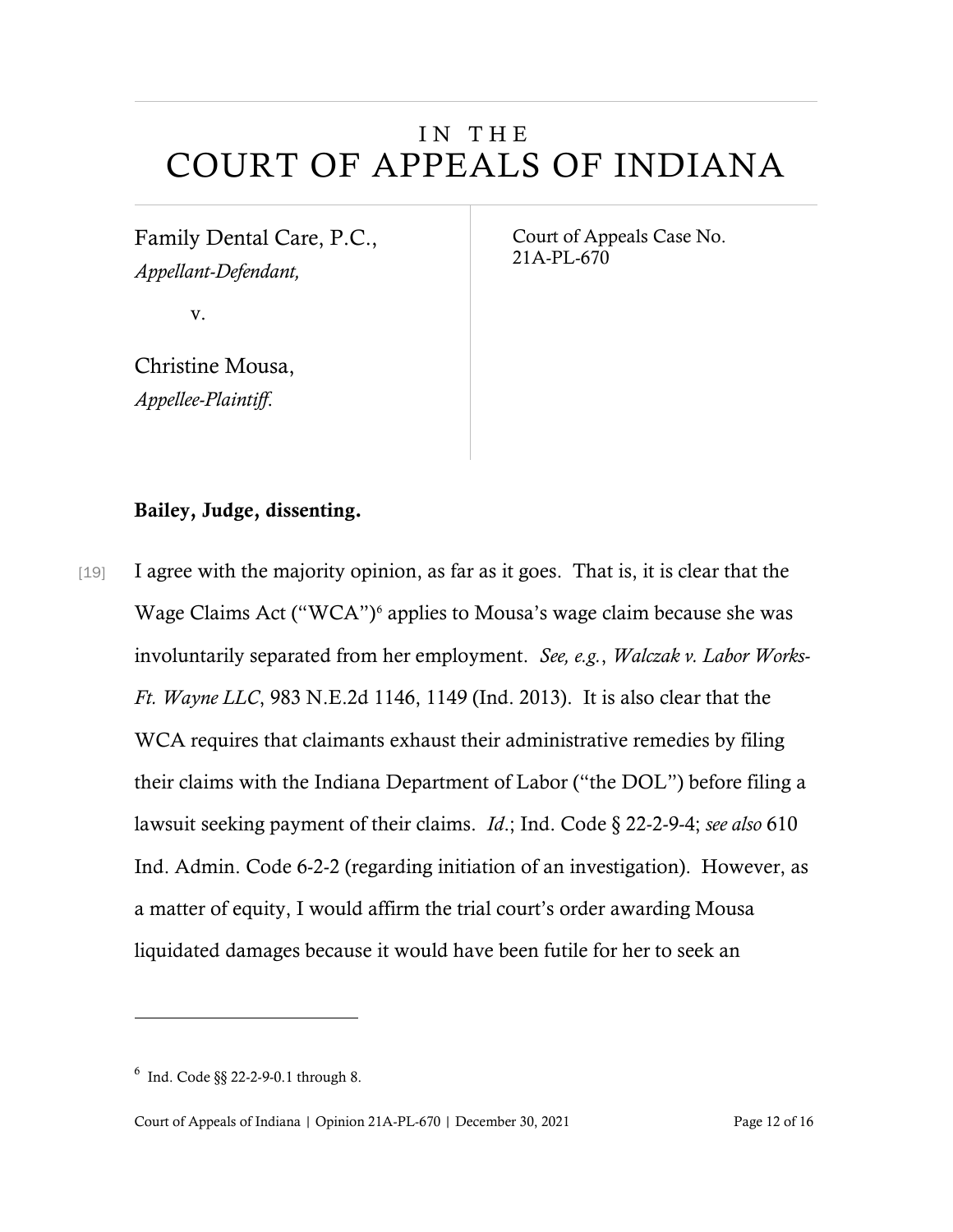administrative remedy, as shown by the uncontested fact that the DOL refuses to even accept for processing any wage claim over \$6,000.00. And, for the same reason, I would reverse the trial court's denial of Mousa's attorney fees and costs.

[20] The WCA very clearly mandates that the DOL investigate the wage claims of former employees such as Mousa who have been involuntarily terminated from their employment and act on such claims or cause action to be taken on the claims by the attorney general ("AG") or a private lawyer designated by the AG. I.C. § 22-2-9-4(a) ("It *shall be the duty* of the commissioner of labor to enforce and to insure compliance with the provisions of this chapter, *to investigate any violations* …, and to *institute or cause to be instituted* actions for penalties and forfeitures provided under this chapter.") (emphases added); *see also*, 610 I.A.C. 6-2-3 (noting the DOL "shall conduct an investigation" of properly filed claims). And, unlike the following subsection, i.e., Indiana Code Section 22-2-9-5, subsection 4 is not limited to claims that are more than \$30 and less than \$6,000. Thus, while the WCA merely "authorize[s]" the DOL to prosecute actions for wage claims less than \$6,000, the law requires the DOL to investigate and ensure prosecution of all wage claims under the Act, no matter the amount of the claim. *See Walczak*, 983 N.E.2d at 1149 (noting subsection 4 of the WCA "impose[s] a duty" upon the DOL to investigate and institute, or cause to be instituted, enforcement actions, while subsection 5 "also authorize[s]" the DOL itself to prosecute actions for claims more than \$30 but less than \$6,000).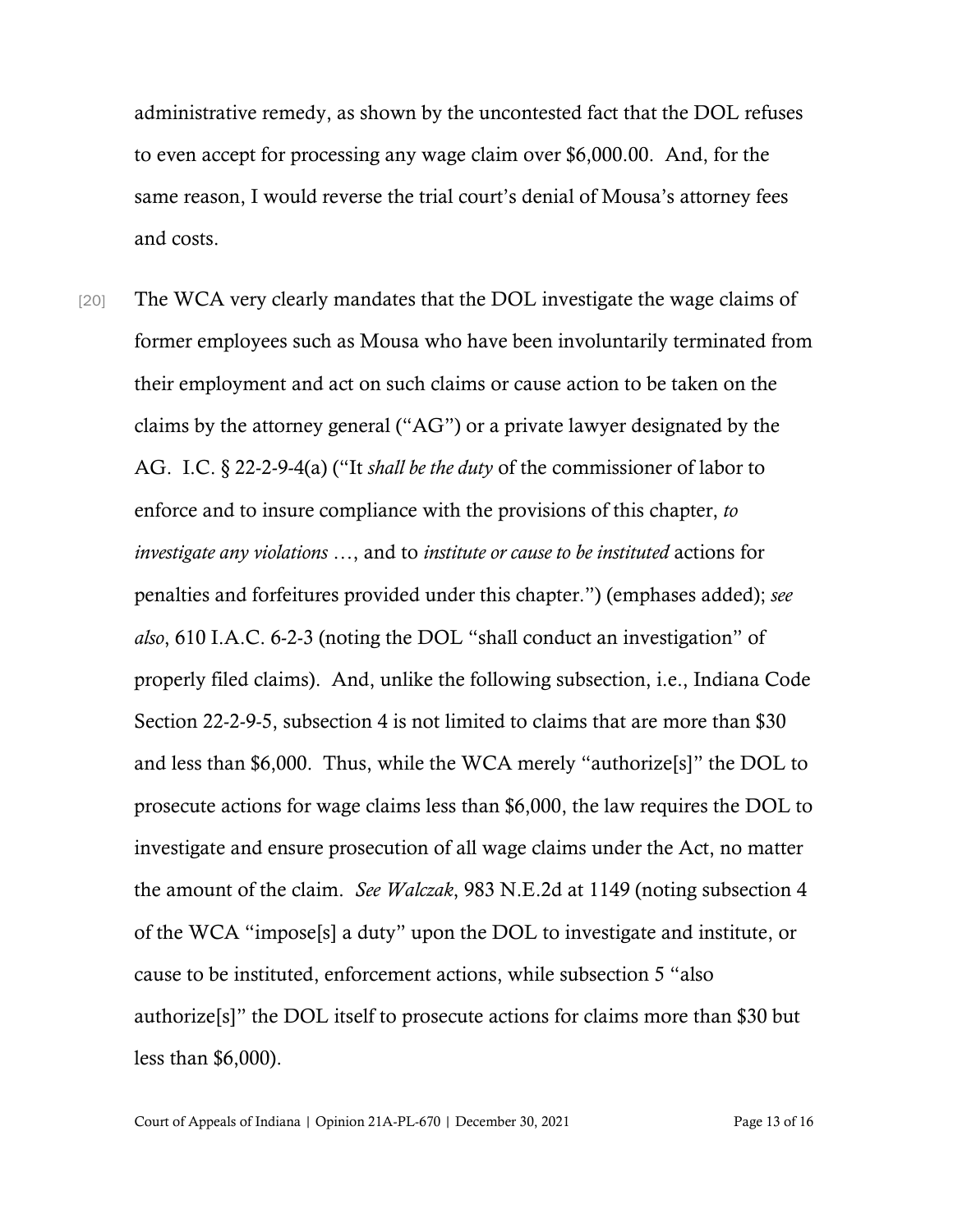- [21] Despite the clear mandate of the WCA, the undisputed facts of this case disclose that the DOL refuses to even process<sup>[7](#page-13-0)</sup> any wage claim greater than \$6,000. *See* Appellant's App. at 57-58 ("Stipulations and Agreed Exhibits); Ex. L at 50 (DOL's online wage claim form, stating "The Indiana Department of Labor cannot accept claims less than \$30 or more than \$6000") (emphasis original); Ex. M at 53-54 (DOL's online wage claim information, stating "Denial of Claim; This claim will not be processed if: … The gross amount of your claim is less than \$30 or more than \$6,000"). Therefore, it is apparent that the DOL would not have accepted Mousa's wage claim greater than \$6,000 not even to "process" it—had she attempted to submit it to the DOL. In short, the DOL appears to violate state law by refusing to enforce and ensure compliance with the WCA, investigate alleged violations regardless of the amount claimed, and "institute or cause to be instituted" actions to enforce compliance, all as mandated by Indiana Code Section 22-2-9-4.
- [22] Generally, a "trial court has full discretion to fashion equitable remedies that are complete and fair to all parties involved[,] and equity has power, where necessary, to pierce rigid statutory rules to prevent injustice." *In re 2014 Johnson Cnty. Tax Sale*, 48 N.E.3d 340, 346 (Ind. Ct. App. 2015) (quotations and citation omitted); *see also*, *e.g.*, *G&N Aircraft, Inc. v. Boehm*, 743 N.E.2d 227, 243 (Ind.

<span id="page-13-0"></span> $^7$  Thus, it is not clear how the majority believes Mousa could have obtained from the DOL "direct[ion] to consult with a private attorney" about her claim when she was not permitted to even file her claim with the DOL for processing in the first place. Slip Op. at \_\_\_. The fact of the DOL's refusal to even process wage claims greater than \$6,000 was not addressed in *Reel v. Clarian Health Partners, Inc.*, 917 N.E.2d 714 (Ind. Ct. App. 2020), *trans. denied*, cited by the majority.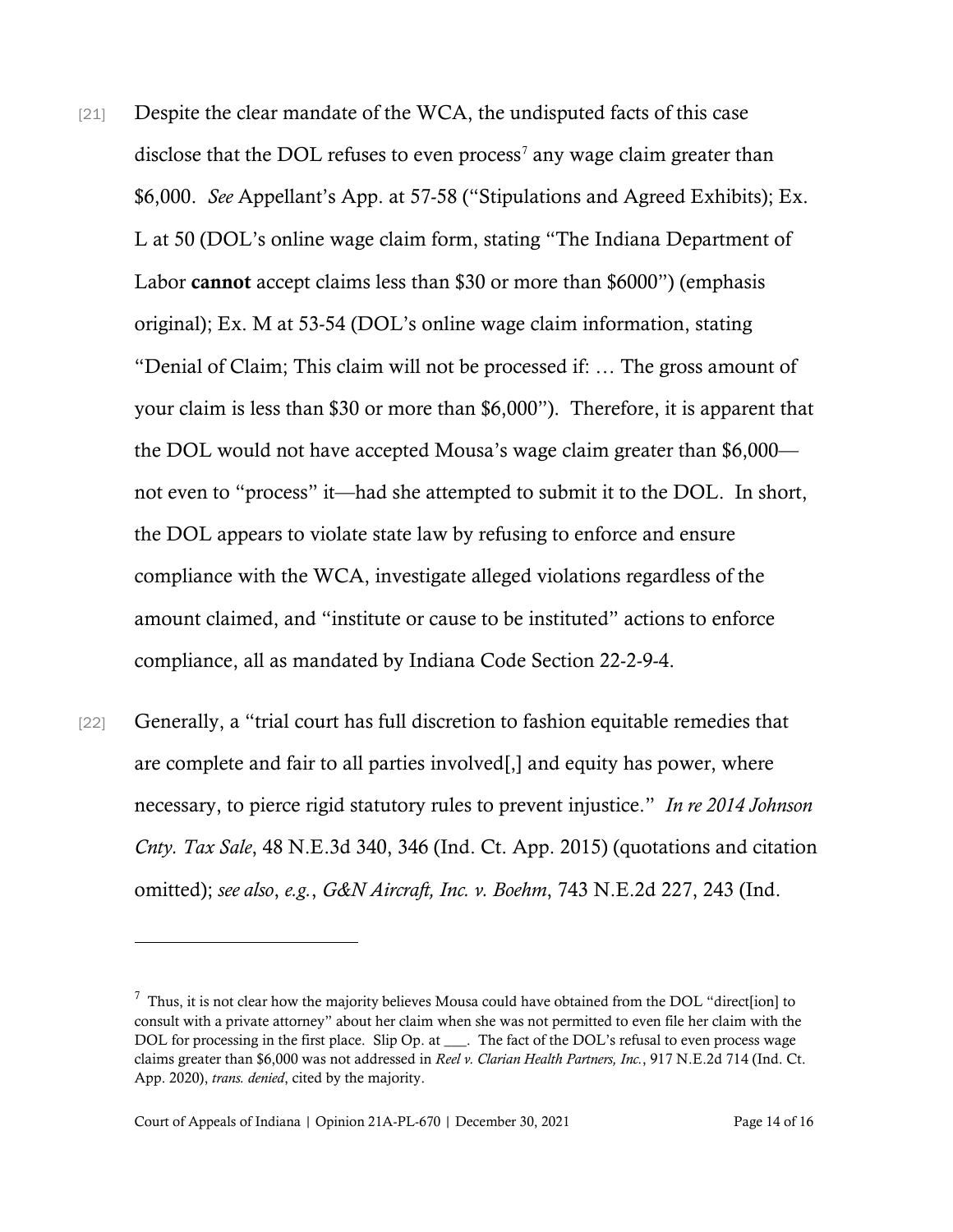2001) (same); *Gary Cmty. Sch. Corp. v. Serv. Emp. Int'l*, 839 N.E.2d 1195-96 (Ind. Ct. App. 2005) (noting a trial court has broad discretion in framing its decrees so that the relief conforms to the circumstances of each particular case, so long as the relief is based on the issues raised), *trans. denied*. Moreover, we do not require the exhaustion of administrative remedies "where it would be futile." *Lythgoe v. Summers*, 626 N.E.2d 564, 567 (Ind. Ct. App. 1993), *trans. denied*. To prevail on a claim of futility, "one must show that the administrative agency was powerless to effect a remedy or that it would have been impossible or fruitless and of no value under the circumstances." *Shoemaker v. Ind. State Police Dept.*, 62 N.E.3d 1242, 1246 (Ind. Ct. App. 2016) (quotation and citation omitted), *trans. denied*. "In other words, the exhaustion requirement will be relaxed when there is grave doubt as to the availability of the administrative remedy." *Id*.

- [23] Here, the DOL made it plain it its application process that it would have been impossible for Mousa to file her wage claim with the agency, as the DOL only accepts for processing those claims that are for more than \$30 or less than \$6,000. Because Mousa's wage claim exceeded \$6,000, the administrative remedy was clearly unavailable to her. It would be unjust to deny Mousa relief when no remedy other than a lawsuit was available to her.
- [24] Thus, the trial court did not err in granting Mousa equitable relief in the form of liquidated damages; but it did err in refusing Mousa's request for attorney fees and costs. Indiana Code Section 22-2-5-2 provides that the court "shall order"

Court of Appeals of Indiana | Opinion 21A-PL-670 | December 30, 2021 Page 15 of 16